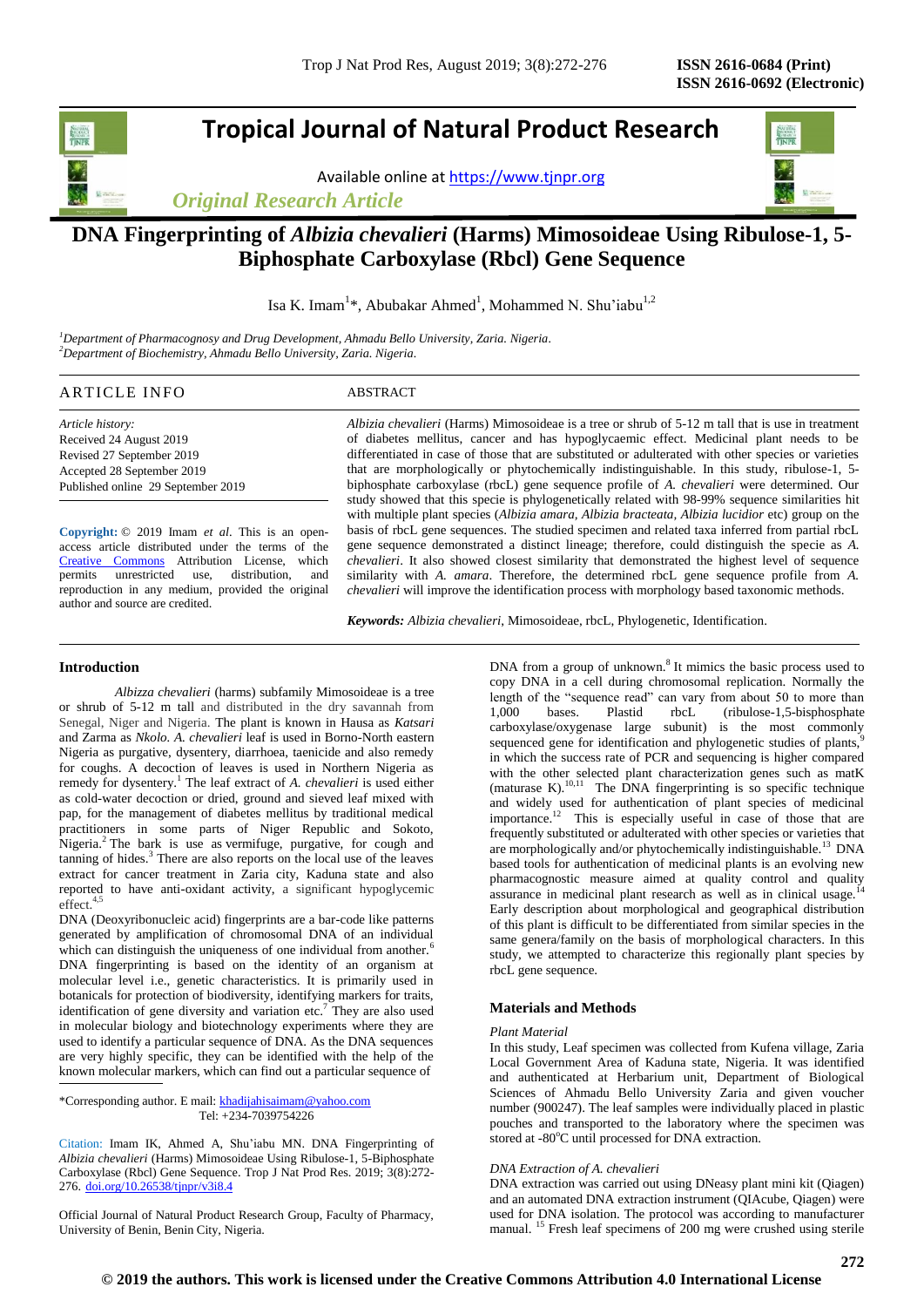mortar and pestle and transferred into well labelled microcentrifuge tubes. 400 µL of Buffer AP1 and 4 µL of RNase making a stock solution (100 mg/mL) were added. The mixture was incubated for 10 min at 65°C and mixed 2–3 times during incubation by inverting tube. 130 µL of buffer AP2 was added to the lysate, mixed, and incubated for 5 min on ice. The lysate was centrifuged for 5 min at full speed and the supernatant was transferred to QIAshredder spin column sitting in a 2 mL collection tube and centrifuged for 2 min at maximum speed. The flow-through was transferred into labelled microcentrifuge tubes. 1.5 volumes of buffer AP3/E was added to the cleared lysate and mixed by pipetting. 650 µL of the mixture from above was pipetted to DNeasy mini spin column sitting in a 2 mL collection tube and centrifuged for 1 min at 6000 x g. The flowthrough was then discarded and the spin columns placed back into the collection tubes. This step was repeated for the remaining solution. The DNeasy column were placed in new 2 mL collection tubes and 500 µL of buffer AW was added to the DNeasy column and centrifuged for 1 min at 6000 x g. The flow-through was discarded and 500 µL of buffer AW was added to the DNeasy column and centrifuged for 2 min at maximum speed to dry the membrane. The DNeasy column was transferred to 1.5 mL microcentrifuge tube and 200 µL of preheated (65°C) buffer AE was directly added onto the DNeasy membrane. It was Incubated for 5 min at room temperature and then centrifuged for 1 min at 6000 x g to elute DNA. DNA quality and concentration were checked by running 2 µL of genomic DNA on NanoDrop®2000 spectrophotometer (Thermo Scientific, Wilmington, USA).<sup>16</sup> Absorbance of the solution with the sample was read. The concentration of DNA in the sample was calculated using the given formula:

Concentration of  $dsDNA = A260 \times 50\mu g \times dilution$  factor

Purity of the DNA =  $A260$ :  $A280$  ratio =  $A260$  /  $A280$ 

Isolated plant genomic DNA was preserved at -80°C until use.

#### *Polymerase chain reaction (PCR)*

A set of primer, rbcLaF (5′ATGTCACCACAAACAGAGACTA3′;) and rbcLaR (5' GAAACGGTCTCTCCAACGCAT3';),<sup>17-18</sup> was used in this study for the amplification of rbcL gene of the chloroplast. A total volume of 25 μl of PCR reaction mixture containing 100 ng of genomic DNA prepared as follows: 12.5 µL of 10× of FideliTaq PCR Master Mix (USB Corporation, Cleveland, OH), 1 µL of 50 mM of MgCl<sub>2</sub> (Magnesium Chloride), 2 µL of 2.5 mM dNTPs (Deoxynucleoside triphosphate), 0.1 µL Taq polymerase, 1 µL DMSO (Dimethyl sulfoxide), 1 µL each of forward and reverse primer and 11.3  $\mu$ L of H<sub>2</sub>O. Touch-down PCR was used for amplification as follows: initial denaturation step of 5 mins at 94°C, followed by 9 cycles each consisting of a denaturation step of 20 sec at 94°C, annealing step of 30 sec at 65˚c, and an extension step of 72°C for 45 sec, this is followed by another 30 cycles each consisting of a denaturation step of 20 sec at 94°C, annealing step of 30 sec at 55˚C, and an extension step of 72°C for 45sec. Amplification reactions was performed in a Applied Biosystems GeneAmp® PCR System 9700.<sup>1</sup>

## *Agarose Gel Electrophoresis*

Agarose gel (1%) using 1X TAE (Tris-acetate) buffer containing 0.5 μg/mL ethidium bromide was used for electrophoresis of PCRproducts. Gel images were obtained using Proxima C16 Phi+ (Isogen Life Science) UV transilluminator and Opticom (version 3.2.5; OptiGo) imaging system. The amplified PCR products were determined on gel for the presence or absence of the band. The size of PCR products resulting from the primer pair were determined by using an Amersham 1kp ladder (GE Healthcare) and the TotalLab TL100 1D software (version 2008.01).<sup>20</sup>

#### *Sequencing*

The amplified product was first purified using manufacturer's protocol (QIAquick PCR Purification Kit).<sup>21</sup> Sequence was determined by adopted variant of Sanger sequence, $22$  with a DNA sequencer (Applied Biosystems® 3130 xl Genetic Analyser) and a Big Dye Terminator

(version 3.1) cycle sequencing kit (RR-100, Applied Biosystems), according to manufacturer's instructions. Unincorporated dye terminators were purified and precipitated using ethanol EDTA solution. The purified amplified product was diluted in water (2 µL of PCR  $x$  6  $\mu$ L H<sub>2</sub>O) and mix with 2  $\mu$ L of the Dye ready reaction termination and then run in thermal cycler. The pellets were then redissolved in Hi-DiTM formamide buffer then run on for 6 hrs. Obtained rbcL gene sequence was submitted to DDBJ/EMBL/GenBank database and given Accession no. MH178368.

#### *Assignment of Taxa*

BLAST (Basic local alignment search tool) searches were applied to the produced sequence using the available online databases. Sequences of rbcL that matched closely with the query sequences retrieved from DDBJ/EMBL/GenBank database. The sequences were aligned using CLUSTAL X (version 1.81), Phylogenetic analyses were conducted in MEGA4, Phylogenetic trees were constructed using maximum Likelihood, and Neighbor Joining methods.<sup>23-2</sup>

## **Results and Discussion**

Isolated total genomic DNA extracted from plant sample has a purity of 1.67 obtain using Nanodrop spectrophotometer wavelengths of 260 nm and 280 nm as shown in Table 1.

Figure 1 depicts the size of amplified rbcL gene of the plant sample on gel electrophoresis of forward and reverse rbcL primers with a size of 620 bp (Base pair) after Polymerase Chain reaction.

Chromatogram of the sequence amplified rbcL gene (Figure 2) showed the order of nucleotide sequence and the quality of the sequence. The length of the analysed rbcL sequences with primer is about 616 bp.

On the basis of rbcl region analysed sequence alignment (BLAST) database-search of the plant A. chevalieri with Query id (lcl|Query\_108313) in order to determine the approximate identification and related taxa, search showed 98-99% sequence similarities with multiple plant species (Albizia amara, gb|JX856628.1; Albizia bracteata, gb|KR528654.1; Albizia lucidior, gb|KR528662.1. etc) and 99% sequence similarity with A. amara retrieved from the related sequences from the GenBank database and determined phylogenetic position of the species are shown in Figure 3. Here the correct identification means that the highest BLAST % identity of the query sequence was from the expected species or the species belonging to the expected genera; ambiguous identification means that the highest BLAST % identity for a query sequence was found to match several genera of the expected family; incorrect identification means that the highest BLAST % identity of the query sequence was not from the expected species/expected genera/expected  $f_{\text{amily}}^{27}$  All the species that were inferred from partial rbcL gene sequence of the studied specimen and related taxa demonstrated a distinct lineage of the studied specimen.

Assignment of an unknown specimen under valid taxa primarily depends on the availability of the sequence in the database. Molecular genetic techniques for species identification based on single-gene sequence similarity or phylogenies are rapidly gaining wide use<sup>28</sup>e.g. in authentication of medicinal plant, in ecology research, environmental research, gastro-intestinal flora or oral cavity samples research,  $^{29-31}$  except few criticisms. $^{32,33}$  One of the prime motivations for the development of genetic methods is their large-scale application to species identification. BLAST, distance and liberal tree-based methods showed equally success when all species are represented in the reference data set.<sup>27</sup>

**Table 1:** NanoDrop of isolated genomic DNA from *A. chevalieri* Leaf

| Nucleic<br>Acid<br>(ng/µL) | A260<br>(Abs) | A280<br>(Abs) | 260/280 | 260/230 | Factor |
|----------------------------|---------------|---------------|---------|---------|--------|
| 161.1                      | 3.222         | 1.931         | .67     | 1.92    | 50     |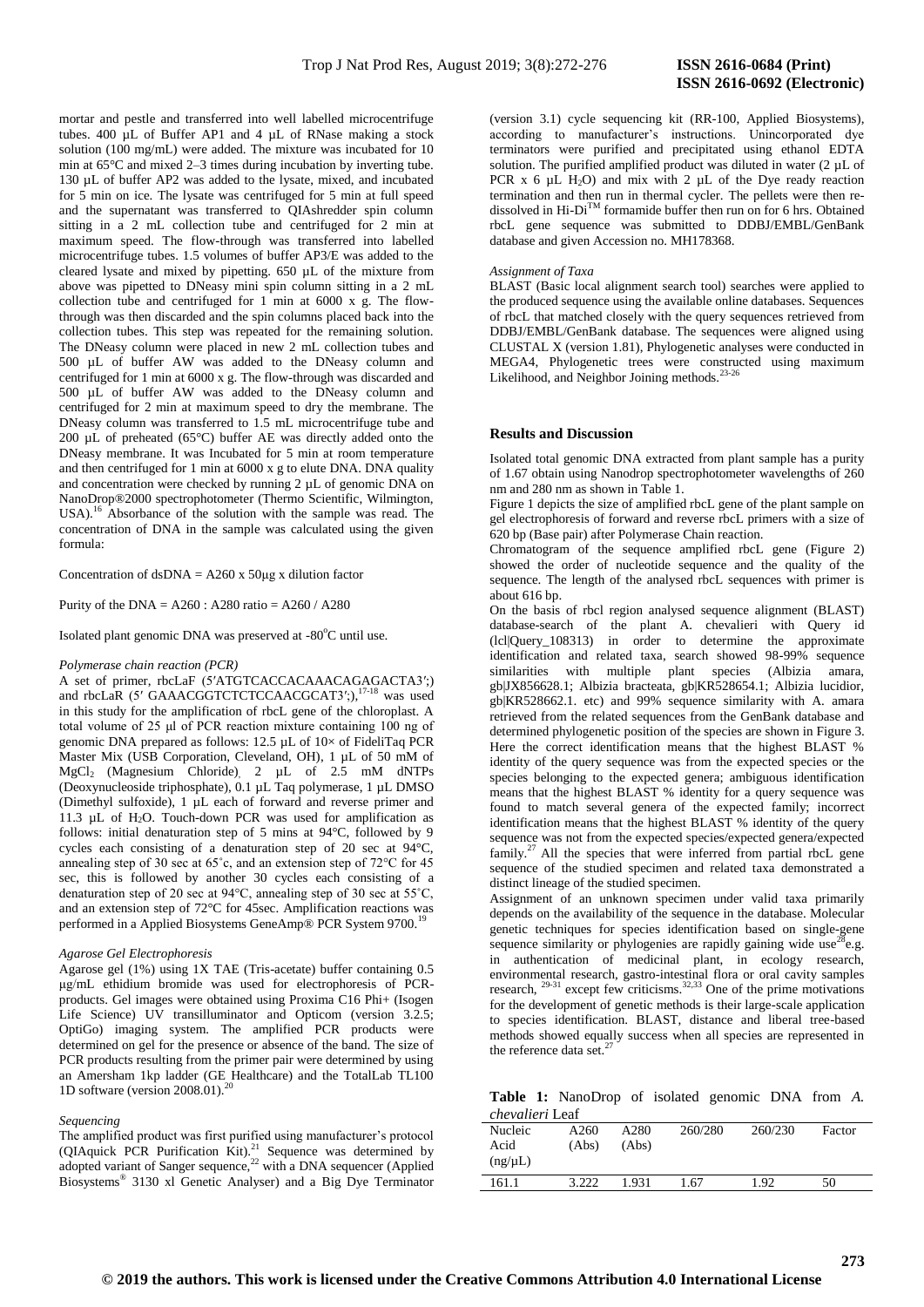# **ISSN 2616-0692 (Electronic)**



**Figure 1:** Electrophoresis of PCR products of amplified rbcl gene from *A. chevalieri*. Lane 1: 1kb plus DNA ladder; Lane 2: amplified product with molecular weight (624bp).

# **Conclusion**

In this study, it was found that rbcL could be used for amplification using a set of primers reported by kress and Erickson, 2007. This plant with given accession number MH178368 could therefore, be used to distinguish between closely related genera or species, clearly delineate their medicinal use and appropriate selection of the right species for optimum and desired medicinal efficacy.

# **Conflict of interest**

The authors declare no conflict of interest.

# **Authors' Declaration**

The authors hereby declare that the work presented in this article is original and that any liability for claims relating to the content of this article will be borne by them.

#### **Acknowledgements**

We wish to acknowledge the staff of Department of Pharmacognosy, Ahmadu Bello University and my supervisory team.



# **Figure 2:** Portion of chromatogram of sequences DNA from *A. chevalieri*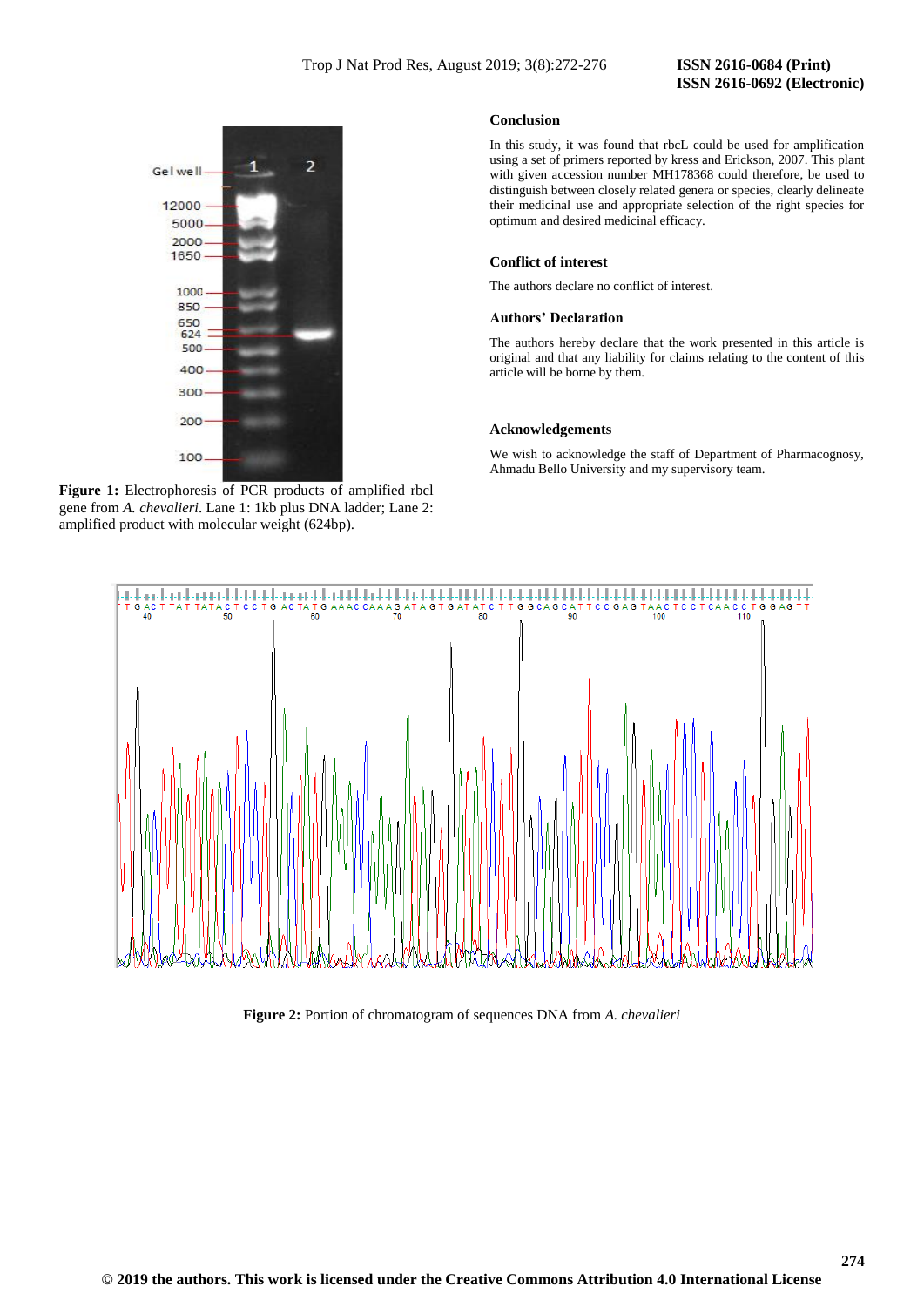

**Figure 3:** The Dendrogram showing the relationship of *A. chevalieri* with the related genera. Query numbers of the corresponding taxa are written in parentheses with a p-distance of 0.0007.

#### **References**

- 1. Le Houèrou H. *Albizia chevalieri* Harms. [Online] 2009 [Cited on 2016]. Available from [http://www.fao.org/ag/AGP/AGPC/doc/GBASE](http://www.fao.org/ag/AGP/AGPC/doc/GBAS)/Data/pf000 366.HTM.
- 2. Saidu Y, Lawal M, Isezuo SA, Shehu RA, Sahabi DM, Bilbis LS. Partial purification and elucidation of mechanism of hypoglycaemic agent of aqueous leaf extract of *Albizzia chevalieri* Harms (Leguminosae). J Pharm Toxi. 2007; 2(6):513-523.
- 3. Alhassane B. Vegetal Biodiversity: [Online] 2013 [cited 2016]. *Albizia chevalieri*. Available from: [http://ecologistesud.e-monsite.com/en/blog/vegetal](http://ecologistesud.e-monsite.com/en/blog/vegetal-biodiversity-albizia-chevalieri.html)[biodiversity-albizia-chevalieri.html.](http://ecologistesud.e-monsite.com/en/blog/vegetal-biodiversity-albizia-chevalieri.html)
- 4. Aliyu AB, Musa AM, Ibrahim MA, Ibrahim H, Oyewale AO**.** Preliminary Phytochemical Screening and Antioxidant activity of Leave extract of *Albizia chevalieri* harms (leguminoseae-mimosoideae). Bay J of Pure and Applied Sci**.** 2009; 2(1):149-153.
- 5. Yusuf S, Lawal SB, Mansur L, Simeon AI, Rabiu AU. Hematotoxicity study of the leaf extract of *Albizia chevalieri* harms (Leguminosae). Biochemia Medica. 2007; 17(2):203-211.
- 6. DNA fingerprinting. [Online] 2005 [cited 2016]. Available from Http://www.biologyonline.org/dictionary/DNA\_Fingerprinting.
- 7. DNA fingerprinting in plants, [Online] 2006 [cited 2016]. Available from the from the state of  $\sim$  from the state of  $\sim$  from the state of  $\sim$  from the state of  $\sim$  from the state of  $\sim$  from the state of  $\sim$  from the state of  $\sim$  from the state of  $\sim$  from the state of Http://biosolutions.6te.net/articles\_files/dna\_fin.html.
- 8. Kurane J, Shinde V, Harsulkar A. Application of ISSR marker in pharmacognosy: Current update, Phcog. 2009; 216-228 p.
- 9. Schuettpelz E, Korall P, Pryer KM. Plastid atpA data provide improved support for deep relationships among ferns. Taxon. 2015; 55:897-906.
- 10. CBOL Plant Working Group. A DNA barcode for land plants. Proc Natl Acad Sci. 2009; 106:12794-12797.
- 11. Parveen I, Singh HK, Raghuvanshi S, Pradhan UC, Babbar SB, DNA barcoding of endangered Indian *Paphiopedilum*  species. Mol Ecol Resour. 2012; 12:82-90.
- 12. Himesh S, Priyanka N, Singhai AK. A new era of pharmacognosy –Molecular Pharmacognosy MIT, I J of Pharma Sci. 2015; 1:64–70.
- 13. Srivastava S. and Mishra N. Genetic Markers A Cutting-Edge Technology in Herbal Drug Research, J Chem Pharm Res. 2009; 1(1):1-18.
- 14. Kumar LD, Kathirvel M, Rao GV, Nagaraju J. DNA profiling of disputed chilli samples (*Capsicus annum*) using ISSR-PCR and FISSR-PCR marker assays. For Sci Int. 2001; 116:63–68.
- 15. QIAGEN Genomic DNA Handbook. QIAGEN. [Online] 2001 [cited 2016]. Available from [https://www.qiagen.com/resources/molecular-biology](https://www.qiagen.com/resources/molecular-biology-methods/dna/)[methods/dna/](https://www.qiagen.com/resources/molecular-biology-methods/dna/)
- 16. Lyons E. biotechnology 1 -DNA Concentration and purity. [Online] 2010 [2016]. Available from http://users.stlcc.edu/departments/fvbio/Bio219\_Lab\_Manu al/Lab%202%20Determination%20of%20DNA%20Concen tration%20and%20Purity.pdf
- 17. Fazekas AJ, Burgess KS, Kesanakurti PR. Multiple multilocus DNA barcodes from the plastid genome discriminate plant species equally well. PLoS One. 2008; 3:2802.
- Kress J, Erickson DL. A two-locus global DNA barcode for land plants: the coding rbcL gene complements the noncoding trnH-psbA spacer region*.* PLoS One. 2007; 6: 1-10.